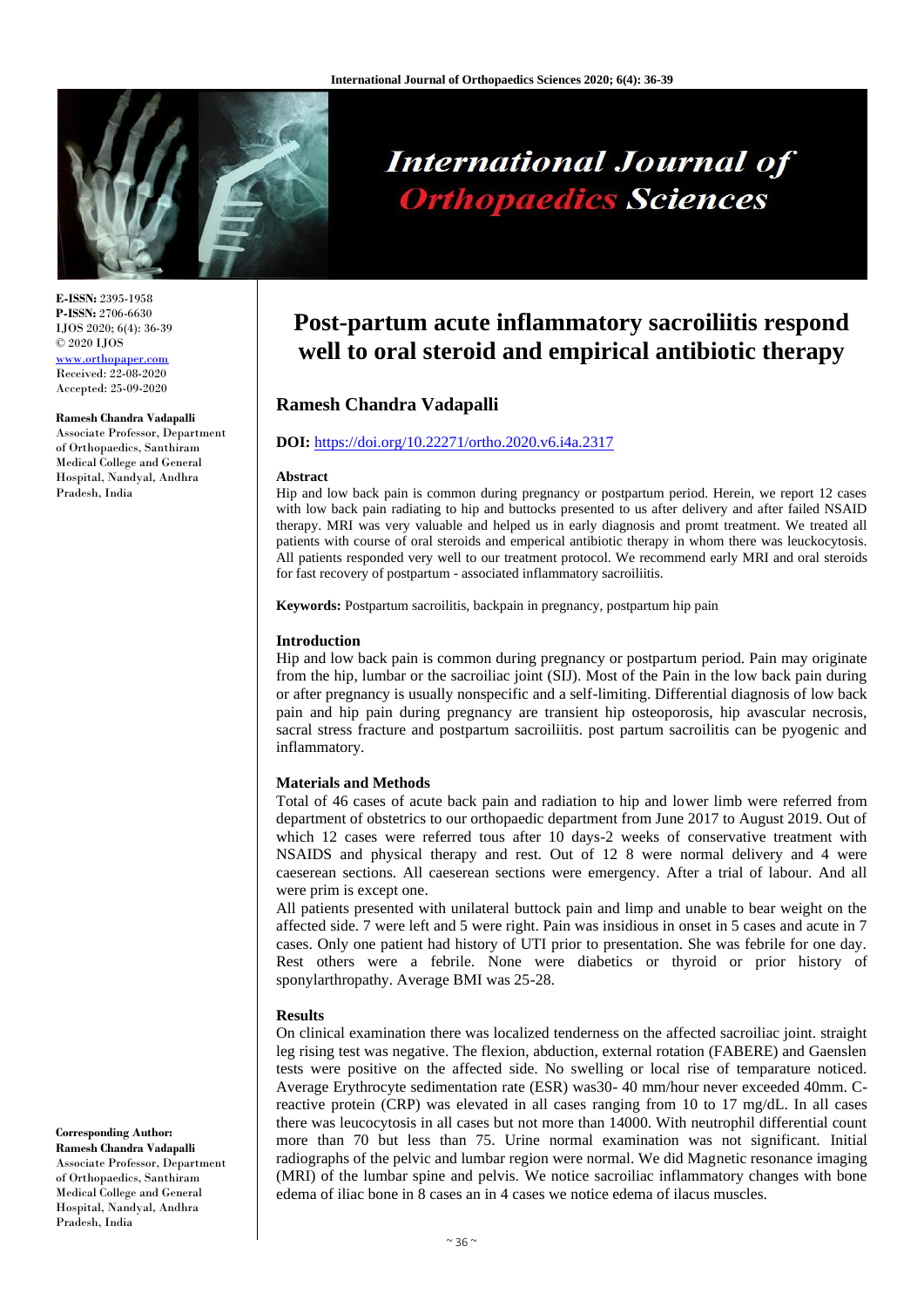#### International Journal of Orthopaedics Sciences [www.orthopaper.com](http://www.orthopaper.com/)

Bone edema was typical around the upper SIJ, which was characterized by high intensity signal on the Short T1 Inversion Recovery (STIR) sequences and low-intensity signal on the T1-weighted sequences. Sclerosis was in the left iliac bone characterized by zones with low- intensity signal on T1- and T1-weighted sequences. Both sacroiliac articular surfaces were normal (Figures 1a, b) the patients were diagnosed with pregnancy-associated inflammatory sacroiliitis. We treated all patients with oral methyl prednisolone 4 mg twice daily and empirical oral

cephalosporin and paracetamol tid for one week. We also recommended cold pack application to the sacroiliac region twice a day. The patients were instructed to perform bed exercises (ankle rotation-pumps, knee bends, quadriceps sets, hip abduction-extension sets). All patients responded very well to course of steroids an antibiotics. Recovery time was between 7 to 20 days. But noticeable and satisfactory recovery was seen at the end of one week. At three months follow-up, patients were able to perform all daily activities without pain.

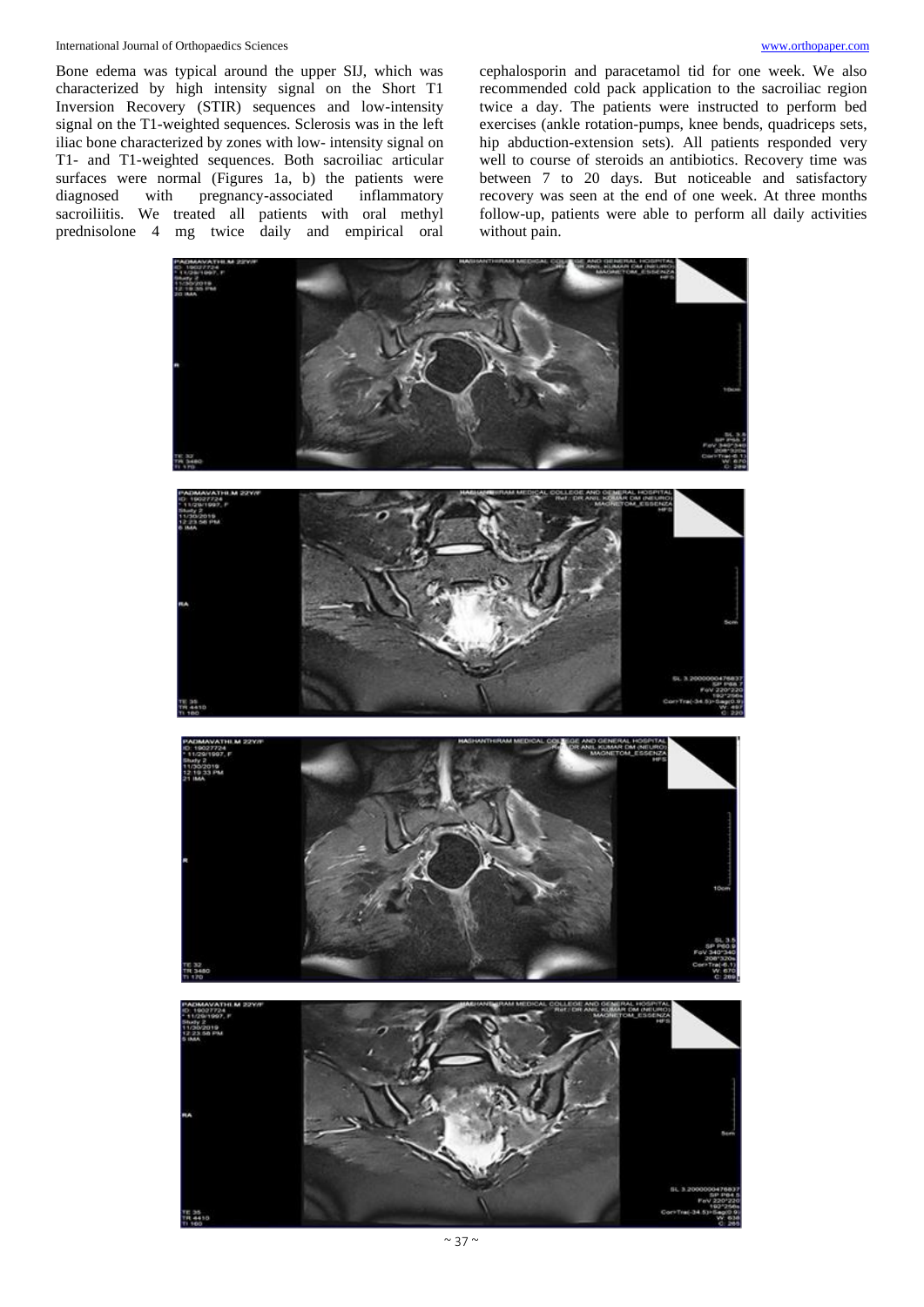

**Fig 1:** (a) Bone edema (high-intense) in a triangular shape and sclerosis (low-intense) in the left iliac bone on short T1 inversion recovery sequences. (b) Bone edema and sclerosis characterized by low-intensity on T1-weighted sequences

#### **Discussion**

Postpartum inflammatory sacroilitis is a not so uncommon. Till date only few case reports were published in literature.

Weight gain, hormonal, and postural changes associated with pregnancy may disrupt the pelvic stability [4]. Increased lumbar lordosis, pelvic tilt to anterior, and softening of the ligaments by relaxin give rise to biomechanical changes in the pelvic region [4] . Sacroiliac joint is a non-weight-bearing joint with a small range of motion which has to endure extraburden during pregnancy due to biomechanical changes, thereby, leading to pubic instability, inflammation, bone edema, and stress fractures [5]. The latter can easily occur, if there is also accompanying insufficient bone mass due to osteopenia or vitamin D deficiency [5]. The first case had severe pain and her CRP was very high, leading us to include pyogenic sacroiliitis was reported stress fracture was reported. In MRI, bone edema with no sign of erosion or destruction in the SIJ (Figures 2a, b) MRI showed a vertical fissure surrounded by medullary bone edema in the right sacrum involving the sacral ala and medial to the SIJ, which was diagnosed with sacral stress fracture.

Conservative treatment with oral and parenteral NSAIDS, Physical therapy with intermittent ultrasound, magneto therapy, hot cold packs, and electrostimulation were initial mode of treatments. But the recovery was slow in some series. Vitamin D replacement therapy was given, as her serum 25 hydroxy vitamin D [25(OH) D] level was very low (7.4 ng/mL). All patients were instructed to wear a lumbosacral corset during ambulation.

Krishna Kumar *et al.* reported case of Tuberculous sacroilitis of post partum. Pyogenic sacroiliitis may be accompanied by a history of intravenous drug abuse, infective endocarditis, urinary tract infection, abortion or delivery [6]. There is commonly high fever along with severe back pain. Laboratory findings include leukocytosis, elevated ESR and CRP levels, and occasionally positive blood and urine cultures [6]. Bone edema, sclerosis, and erosions in SIJ are typical radiological changes similar to those in postpartum sacroiliitis  $[7]$ . we in our patients have not seen erosions of the Si joint. But bone marrow enema and edema of surrounding musculature was significant fining seven cases had significant leuckocytosis but not more than 1400. Elevated CRP could possibly be due to the recent caesarean section [8] . Most importantly, the sacroiliac articular surfaces were normal on the MRI. Spondyloarthritis was included in the differential diagnosis of our cases. The personal and family histories were negative for chronic back pain, stiffness, peripheral arthritis, inflammatory bowel disease, or uveitis. Although spondyloarthritis may flare up during the postpartum period, the symptoms started during the past days of pregnancy in our case, which is

atypical of a flare-up. Additionally, the upper part of the SIJ was affected in most of our cases, as opposed to the typical dorsocaudal synovial involvement in early sacroiliitis of spondyloarthritis<sup>[9]</sup>.

Although the patient's history and clinical presentation were atypical for spondy loarthritis (SPA), axial SPA was unable to be excluded, since our case had sacroiliitis. Therefore, SPA should be considered during follow-up. Osteitiscondensansilii (OCI), a condition characterized by bilateral well defined triangular sclerosis of SIJ, was also considered in the differential diagnosis. This clinically benign condition predominantly affects the iliac portion of the SIJ, and the acute phase reactants are usually within normal limits [10]. However we excluded this diagnosis, as because laboratory parameters were not in normal limits and radiological involvement of the SIJ were not typical for OCI. Sacral stress fractures usually occur in elderly with osteoporosis or in individuals with a normal bone density who are exposed to repetitive stress, such as in long-distance runners or marching soldiers [2, 11] .

Biomechanical and hormonal (Relaxin induced) changes during pregnancy may also cause bone edema and sacral stress fractures, in particular, in the presence of insufficient bone mass due to osteopenia or vitamin D deficiency [12]. Sacral stress fractures most commonly involve the sacral ala and are located medial to the SIJs and may be uni or bilateral [13]. In our case, the location of the lesion was typical for a sacral stress fracture. In the literature, both uni- and bilateral fractures are reported with relatively equal frequencies [14].

# **Conclusion**

Hip and low back pain is common during pregnancy or postpartum period but postpartum sacroilitis is were uncommon which knees careful analysis of the clinical, laboratory, and radiographic findings may help the clinician to detect the underlying cause and tailor an appropriate treatment. When initial treatment of NSAIDS fail we recommend steroids and oral antibiotics to recover fast and resume daily activities.as most of the women are breast feeding we strongly recommend steroids for fast recovery. We recommend early MRI and prompt referral to orthopaeician if any hip and low back pain doesn't subside in 72 hrs of initial conservative treatment.

Declaration of conflicting interests. The authors declared no conflicts of interest with respect to the authorship and/or publication of this article.

**Funding:** The authors received no financial support for the research and/or authorship of this article.